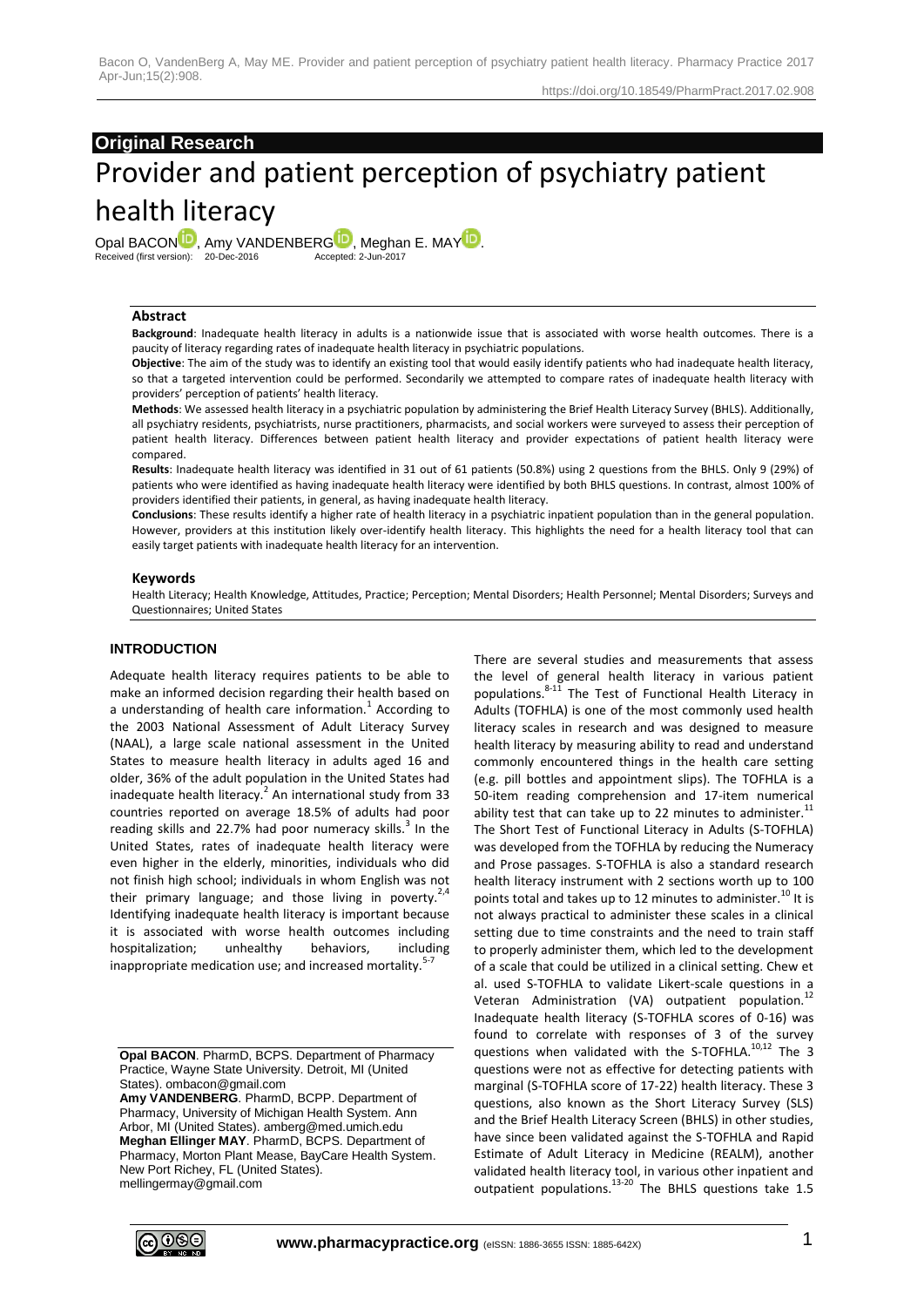minutes to administer and can be administered verbally by a nurse without training. The BHLS could be used to develop a practical method for identifying patients with inadequate health literacy in a busy clinical setting.<sup>12</sup> Identifying inadequate health literacy is important in the clinical setting because interventions designed at targeting inadequate health literacy have been shown to decrease emergency department (ED) visits and hospitalization as well as increase comprehension of health information.<sup>5,</sup>

## **METHODS**

The Medical University of South Carolina Institutional Review Board for Human Research approved this study, which was conducted at the Institute of Psychiatry (IOP). IOP is a 96-bed inpatient psychiatric facility and is a part of a 750-bed tertiary-care, academic medical center. IOP contains 5 different psychiatric units: senior care, child/adolescent, general adult, acute care, and addictions. The child/adolescent unit was excluded from this study.

Separate patient and provider surveys were developed using the BHLS. These questions were chosen because they could easily be administered without investigator oversight in a busy clinical setting. The patient survey asked 2 demographic questions (age and high school completion) to identify patients in some of the high risk for inadequate health literacy groups, in addition to the BHLS questions. A report was generated with the total adult admissions during the patient survey month. The results were filtered for 3 groups at high risk for inadequate health literacy (elderly patients, minorities, and uninsured) to determine if the low health literacy rates captured with the BHLS was similar to the rate of inpatients that were at high risk of low health literacy. The provider survey asked 2 demographic questions (job title and length of time practicing) and the same 3 developed health literacy questions the patients were asked. The providers answered the questions according to the provider's perception of general patients' health literacy.

A paper survey was provided to adult inpatients over a 4 week period based on their inpatient room number. Patients are assigned to rooms randomly on admission based on availability. The patients selected to participate in the survey were chosen according to their hospital room number, with patients in even room numbers given the survey weeks 1 and 3 and patients in odd room numbers given the survey weeks 2 and 4. Even and odd room numbers were alternated to prevent the same patients from getting the survey multiple times. The survey contained a question that asked if patients had completed the survey previously; if they had, the results were excluded to prevent using the same patient's responses more than once. The surveys had numbers at the top to track how many surveys were distributed and how many were returned, but patients were instructed not to put any identifying information on the survey. The patients could place their completed surveys in a receptacle that was left in the nursing area on the day of the week surveys were distributed. However, patients and staff were instructed that patients could return the completed survey to staff at

any point during their inpatient admission even if the receptacle was not present on the inpatient unit.

An anonymous RedCap<sup>TM</sup> electronic survey was sent to psychiatry residents, psychiatrists, nurse practitioners, and social workers to assess providers' perception of patients' health literacy and the providers were given three weeks to respond. A reminder email to complete the survey was sent to providers one week after the survey was launched.

Using previously validated studies, if a patient or provider answered 'always', 'often', or 'sometimes' to either 'How often do you have someone help you read hospital materials?' or 'How often do you have problems learning about your mental health or medical condition?' that was considered to be inadequate health literacy.<sup>13-19</sup>

The primary outcomes of the study were to determine rates of inadequate health literacy at a single institution using a previously validated health literacy scale and to determine providers' perception of their patients' health literacy. The authors hypothesized that the providers would underestimate the rates of health literacy. Secondarily the study assessed whether known groups to have higher inadequate health literacy (elderly and lower education) had different responses to the survey questions than those without risk factors. Ultimately the institution would like to implement a practical way to identify patients with inadequate health literacy upon admission and provide targeted interventions to improve health literacy in those individuals.

Mann Whitney U tests were used to compare ordinal, nonparametric data. Descriptive statistics were used for demographic information of patients and providers and also when comparing responses between patients and providers. The survey question 'How confident are you filling out medical forms by yourself?', and the matching provider question 'How confident are your patients filling out medical forms by themselves?' had to be discarded from analysis. The provided answers to the question, 'always', 'often', 'somewhat', 'occasionally', and 'never' are not measures of confidence and made the results of this question invalid.

## **RESULTS**

Out of 204 total adult admissions to the inpatient psychiatric hospital in the survey month, 75% (152) were elderly, minorities, and/or uninsured patients and at high risk for inadequate health literacy.

Response rate for the patient survey was 46% with 61 surveys completed out of 134 surveys distributed. Ages of survey participants were distributed throughout the age categories with 25% (15) of participants in the  $> 65$  age group (Table 1). The majority of respondents (82%) had completed high school and 90% of respondents were able to fill out the survey without assistance (Table 1). A total of 31 (50.8%) respondents had answers of either 'always', 'often', or 'sometimes' on at least 1 of the BHLS questions indicating inadequate health literacy. Out of those that had inadequate health literacy, 22 (71%) of respondents were identified as having inadequate health literacy by only one question, but not both.

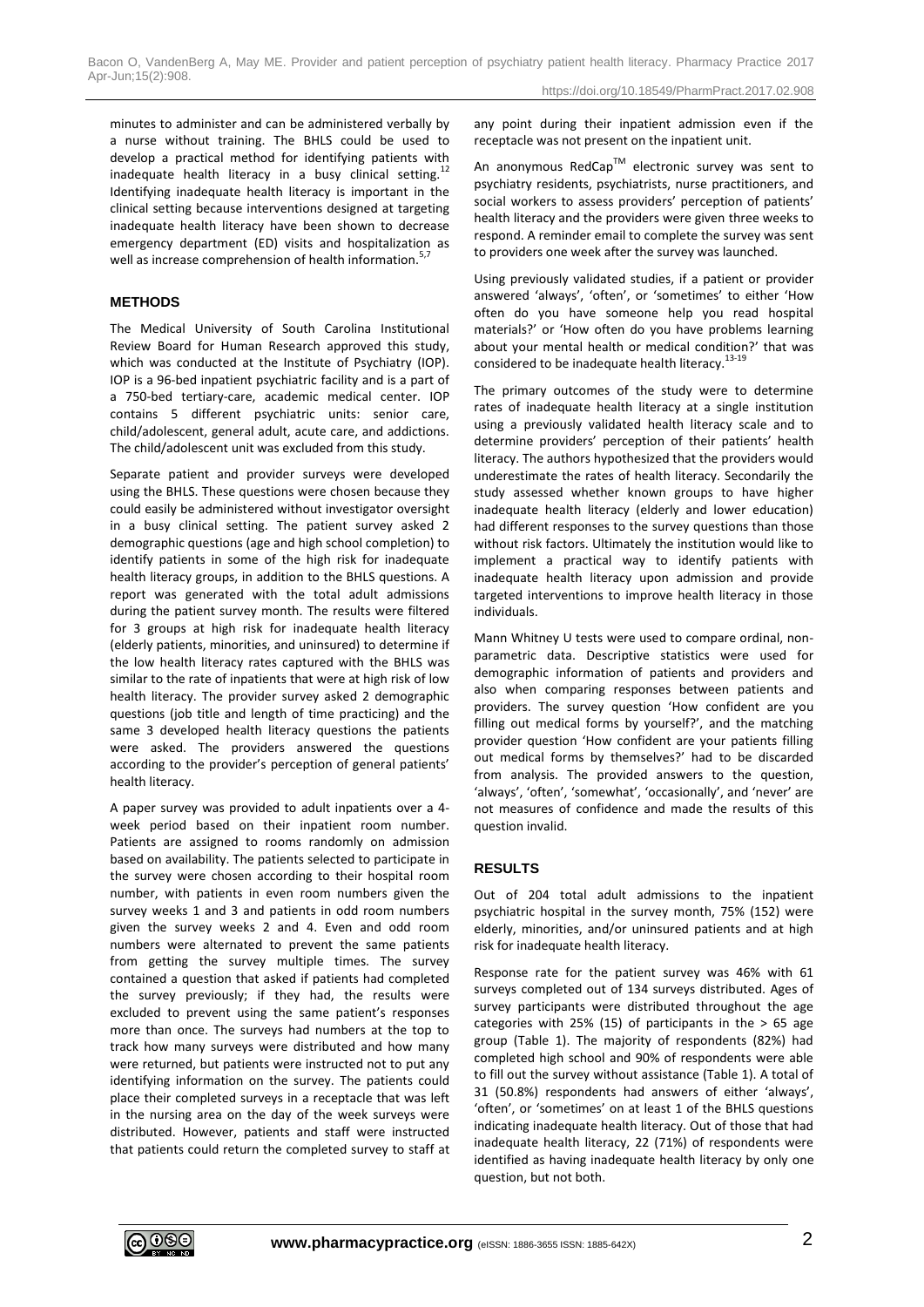Bacon O, VandenBerg A, May ME. Provider and patient perception of psychiatry patient health literacy. Pharmacy Practice 2017 Apr-Jun;15(2):908.

| https://doi.org/10.18549/PharmPract.2017.02.908 |  |
|-------------------------------------------------|--|
|                                                 |  |

| Table 1. Patient demographic data (n = 61) |          |  |  |  |
|--------------------------------------------|----------|--|--|--|
| <b>Characteristic</b>                      | N (%)    |  |  |  |
| Age, years                                 |          |  |  |  |
| 18-29                                      | 12 (20%) |  |  |  |
| 30-39                                      | 8 (13%)  |  |  |  |
| 40-49                                      | 10 (16%) |  |  |  |
| 50-59                                      | 6(10%)   |  |  |  |
| 60-65                                      | 10 (16%) |  |  |  |
| >65                                        | 15 (25%) |  |  |  |
| High school completion                     |          |  |  |  |
| Yes                                        | 49 (80%) |  |  |  |
| No                                         | 11 (18%) |  |  |  |
| Chose not to answer                        | 1(2%)    |  |  |  |
| Needed surveyor to fill out form           |          |  |  |  |
| Yes                                        | 6(10%)   |  |  |  |
| No                                         | 56 (90%) |  |  |  |

For the question 'How often do you have someone help you read hospital materials?', 27.9% of the patient population answered 'always', 'often', or 'sometimes' indicating they had inadequate health literacy. However, a majority (52%) of patients responded that they 'never' need someone to read hospital materials to them, which was also the median response (Table 2). When comparing responses to this question between those who had graduated high school and those that had not, the difference between distributions of responses was not statistically significant. When comparing responses of those who were at least 60 years old with those who were less than 60, the distribution of responses was not statistically significant.

For the question 'How often do you have problems learning about your mental health or medical condition because of difficulty understanding written information?', 39.3% of patients answered 'always', 'often', or 'sometimes' indicating they had inadequate health literacy. The median response to this question was 'occasionally' with 41% of respondents reporting they 'never' have difficulties understanding written information (Table 2). When comparing patients' responses who had graduated high school with those who had not, the response distributions were statistically significantly different between the two groups ( $P = .044$ ) with 8 of the 11 respondents (72.7%) who did not graduate high school indicating they had inadequate health literacy. When comparing the responses of elderly patients with those who were <65 years old, the response distribution was not statistically significant.

A total of 48 providers completed the provider survey out of 78 psychiatry residents, 20 social workers, 4 nurse practitioners, 17 attending psychiatrists, and 1 nurse manager for a response rate of 40% (Table 3). A majority (49%) of the respondents was psychiatry residents and 50% of respondents had been practicing for 1 -5 years (Table 3). A majority (75%) of providers perceive patients 'often' need help reading hospital materials and 65% perceive patients 'sometimes' need help filling out medical forms. Most providers (65%) believe patients 'often' have problems understanding written information (Table 4).

| Table 3. Provider demographic data (n = 48) |          |
|---------------------------------------------|----------|
|                                             | N (%)    |
| Current job title                           |          |
| Attending psychiatrist                      | 10 (21%) |
| Nurse practitioner/Physician assistant      | 3(6%)    |
| Pharmacist                                  | 4 (9%)   |
| Resident psychiatrist                       | 23 (49%) |
| Social worker                               | 7(15%)   |
| Chose not to answer                         | 1(2%)    |
| Time practicing, years                      |          |
| < 1                                         | 5(10%)   |
| $1 - 5$                                     | 24 (50%) |
| $6 - 10$                                    | 5(10%)   |
| 11-20                                       | 6(13%)   |
| >20                                         | 8(17%)   |

Almost 97.9% of providers indicated that patients, in general, have inadequate health literacy on both the 'help reading' question and the 'difficulty understanding written information' question.

### **DISCUSSION**

After an extensive search, no studies regarding health literacy rates in the U.S. psychiatric population were found. A study was done in outpatients with stable schizophrenia and depression in Australia and found inadequate health literacy was present in 1 patient in each group (6%); the national rate of inadequate health literacy was 2.6%. $^{21}$  The authors surprisingly concluded that the rate of inadequate health literacy in the psychiatric patient population was similar to the national rate. The results are not necessarily externally applicable because most countries have a higher inadequate health literacy rate. In this study it was hypothesized that the rates of inadequate health literacy would be higher in the psychiatric patient population than the national rates. This hypothesis was supported by the high rates of patients admitted with risk factors for inadequate health literacy. Ultimately, inadequate health literacy rates in the psychiatric inpatients were almost double the national average.

The screening question 'How often do you have problems learning about your mental health or medical condition because of difficulty understanding written information?' seemed to better identify inadequate health literacy in the subpopulation of patients who had not graduated from high school and identified higher rates of health literacy than 'How often do you have someone help you read hospital materials?'. In other studies the single question 'How confident are you filling out medical forms by yourself?' had the highest reliability identifying inadequate health literacy out of the 3 questions.<sup>14,15,18</sup> Unfortunately, due to a study design limitation the answers to that question were not a measure of confidence and, therefore, could not be analyzed. According to the results of this study, 'How often do you have problems learning about your mental health or medical condition because of difficulty understanding written information?' would identify higher rates of inadequate health literacy at this

| Table 2. Patient responses to health literacy survey questions ( $n = 61$ )                                                                       |               |        |                  |                     |              |
|---------------------------------------------------------------------------------------------------------------------------------------------------|---------------|--------|------------------|---------------------|--------------|
| N (%)                                                                                                                                             | <b>Always</b> | Often  | <b>Sometimes</b> | <b>Occasionally</b> | <b>Never</b> |
| How often do you have someone help you read hospital materials?                                                                                   | 2(3.3)        | 4(6.6) | 11 (18.0)        | 12(19.7)            | 32 (52.5)    |
| How often do you have problems learning about your mental health or<br>medical condition because of difficulty understanding written information? | 4(6.6)        | 1(1.6) | 19(31.1)         | 12 (19.7)           | 25(41.0)     |

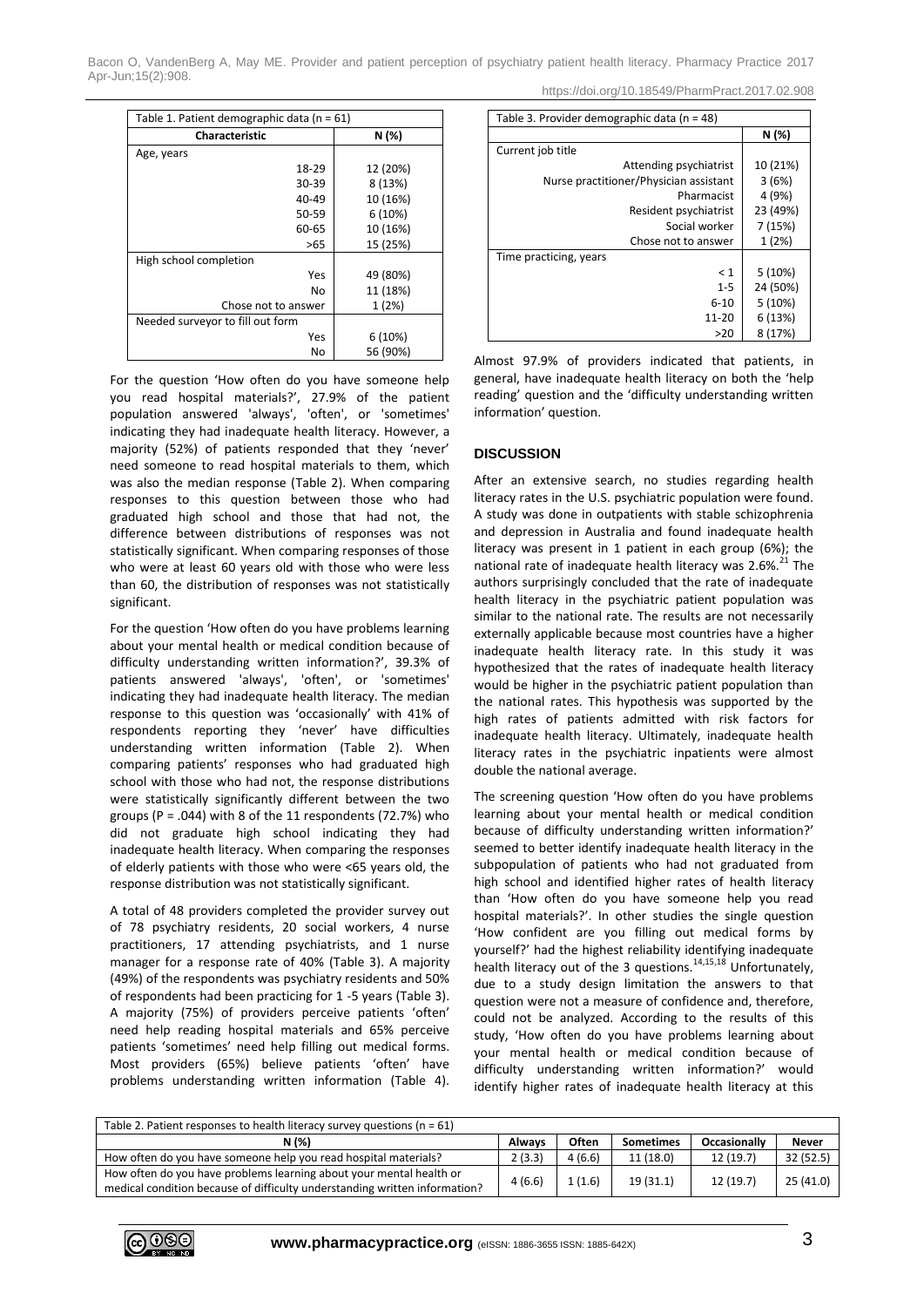| https://doi.org/10.18549/PharmPract.2017.02.908 |  |
|-------------------------------------------------|--|
|                                                 |  |

| Table 4. Provider responses to health literacy survey questions ( $n = 48$ )                                                                                |        |              |                  |                     |              |
|-------------------------------------------------------------------------------------------------------------------------------------------------------------|--------|--------------|------------------|---------------------|--------------|
| N (%)                                                                                                                                                       | Always | <b>Often</b> | <b>Sometimes</b> | <b>Occasionally</b> | <b>Never</b> |
| How often do you believe patients need someone to help them read<br>hospital materials?                                                                     | 2(4.2) | 36 (75.0)    | 10(20.8)         | 0(0)                | 0(0)         |
| How often do patients have problems learning about their mental health<br>or medical conditions because of difficulty understanding written<br>information? | 4(8.3) | 31 (64.6)    | 12 (25.0)        | 1(2.1)              | 0(0)         |

institution especially in populations with lower education.

In contrast to the actual results, almost 100% of providers believed that patients had inadequate health literacy. These results differ from another study in which medical residents perceived 90% of their patients to have adequate health literacy when in reality 36% of those patients failed the health literacy screen.<sup>22</sup> However, this study was done with psychiatry residents in a psychiatric patient population instead of medical residents in a general medicine patient population.

The questions used in the survey had been validated in other populations, but had not been validated in a psychiatric population. Therefore, a validation study with the 3 survey questions in this patient population would have been valuable. However, that type of study would have been outside the scope of this project. The survey questions were not validated to identify marginal health literacy and some of the respondents possibly had marginal health literacy.<sup>12</sup> However, 75% of the admitted patient during the study period fell into at least 1 of 3 categories (i.e. elderly, minority, uninsured) that are associated with a high risk for inadequate health literacy.

Certainly 'psychiatric patient' encompasses many mental health diagnoses, and this survey did not capture which diagnoses were represented. It is possible that inadequate health literacy is higher in certain psychiatric diagnoses. It is also possible that the patients were given the survey while they were acutely ill, which could change the results. However, the intent of this study was to identify an appropriate screening tool that could be utilized as all patients are admitted which would include all psychiatric illness admitted and very probably acutely ill patients. Therefore, the survey better mimicked a 'real world' scenario by capturing results from all psychiatric illnesses in various stages of acuity.

Another limitation of the study is selection bias of surveys. Many of the patient survey participants may have been patients who have marginal to adequate health literacy and felt comfortable completing the survey, while the patients who elected not to complete the survey may have felt uncomfortable or embarrassed due to inadequate health literacy. The participants' 82% high school graduation rate seem to support the hypothesis that respondents had more education and therefore, likely, higher health literacy than non-respondents. The provider survey participants may have been more likely to fill out the survey if they believed their patients had health literacy issues. Additionally, the provider survey results may not be externally applicable due to the high proportion of resident providers at this facility.

The high rates of inadequate health literacy in this population and the discrepancy between patients' actual health literacy and provider's perception of health literacy highlight the need for tools to identify patients for targeted health literacy interventions.

#### **CONCLUSIONS**

The results of this survey show that a screening tool to identify patients who are at high risk for inadequate health literacy at admission could be useful if the information were used to flag the medical record to ensure patients identified as having inadequate health literacy receive an intervention.

## **CONFLICT OF INTEREST**

None.

#### **FUNDING**

None.

## **References**

- 1. Ratzan SC, Parker RM.Introduction. In: National Library of Medicine Current Bibliographies in Medicine: Health Literacy . Selden CR, Zorn M, Ratzan SC, Parker RM, eds. Bethesda, MD: NIH; 2000.
- 2. Health literacy: report of the Council on Scientific Affairs. Ad Hoc Committee on Health Literacy for the Council on Scientific Affairs, American Medical Association. JAMA. 1999 Feb 10;281(6):552-57.
- 3. OECD (2016), Skills matter: further results from the survey of adult skills. Paris [https://www.oecd.org/skills/piaac/Skills\\_Matter\\_Further\\_Results\\_from\\_the\\_Survey\\_of\\_Adult\\_Skills.pdf](https://www.oecd.org/skills/piaac/Skills_Matter_Further_Results_from_the_Survey_of_Adult_Skills.pdf) (acessed 20-Dec-2016).
- 4. Paasche-Orlow MK, Parker RM, Gazmararian JA, Nielsen-Bohlman LT, Rudd RR. The prevalence of limited health literacy. J Gen Intern Med. 2005;20(2):175-184. doi[:10.1111/j.1525-1497.2005.40245.x](https://doi.org/10.1111/j.1525-1497.2005.40245.x)
- 5. Berkman ND, Sheridan SL, Donahue KE, Halpern DJ, Viera A, Crotty K, Holland A, Brasure M, Lohr KN, Harden E, Tant E, Wallace I VM. Health literacy interventions and outcomes: an updated systematic review. Evid Rep Technol Assess (Full Rep). 2011;(199):1-941.
- 6. Baker DW, Wolf MS, Feinglass J, Thompson JA, Gazmararian JA, Huang J. Health literacy and mortality among elderly persons. Arch Intern Med. 2007 Jul 23;167(14):1503-1509. doi[: 10.1001/archinte.167.14.1503](https://doi.org/10.1001/archinte.167.14.1503)
- 7. McNaughton CD, Cawthon C, Kripalani S, Liu D, Storrow AB, Roumie CL. Health literacy and mortality: a cohort study of patients hospitalized for acute heart failure. J Am Heart Assoc. 2015;4(5). doi: [10.1161/JAHA.115.001799](https://doi.org/10.1161/JAHA.115.001799)